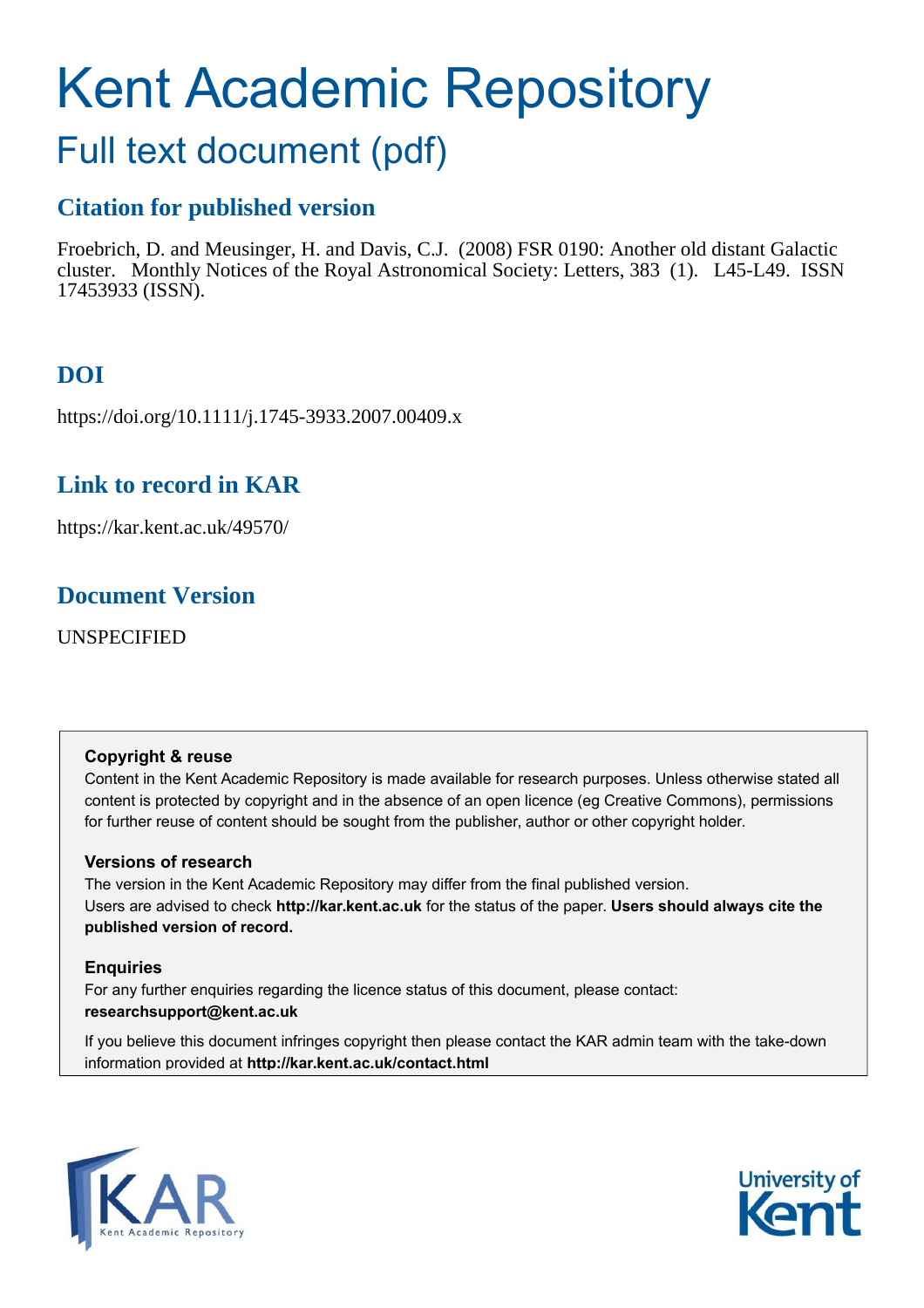# **FSR 0190 – Another old distant galactic cluster**

D. Froebrich<sup>1\*</sup>, H. Meusinger<sup>2</sup> and C.J. Davis<sup>3</sup>

<sup>1</sup> *Centre for Astrophysics and Planetary Science, University of Kent, Canterbury, CT2 7NH, UK*

<sup>2</sup> Thüringer Landessternwarte Tautenburg, Sternwarte 5, 07778 Tautenburg, Germany

3 *Joint Astronomy Centre, 660 North A`ohoku Place, University Park, Hilo, Hawaii 96720, USA*

Received sooner; accepted later

#### **ABSTRACT**

We are conducting a large program to classify newly discovered Milky Way star cluster candidates from Froebrich et al. (2007b). Here we present NIR follow-up observations of FSR 0190 ( $\alpha = 20^h 05^m 31^s.3$ ,  $\delta = 33^\circ 34' 09''$  J2000). The cluster is situated close to the Galactic Plane  $(l=70.7302°, b=+0.9498°)$ . It shows a circular shape, a relatively large number of core helium burning stars – which clearly distinguishes the cluster from the rich field – but no centrally condensed star density profile. We derive an age of more than 7 Gyr, a Galactocentric distance of 10.5 kpc, a distance of 10 kpc from the Sun, and an extinction of  $A<sub>K</sub> = 0.8$  mag. The estimated mass is at least of the order of 10<sup>5</sup> M<sub>☉</sub>, and the absolute brightness is  $M_V \le -4.7$  mag; both are rather typical properties for Palomar-type globular clusters.

**Key words:** Galaxy: globular clusters: individual; Galaxy: open clusters, individual

#### **1 INTRODUCTION**

A large number of stars form in clusters. Over time most clusters will dissolve and the cluster stars will migrate into the field, e.g. due to tidal interactions with giant molecular clouds. The study of the distribution of old clusters in the Galaxy will hence shed light on the disruption time-scales and the underlying physical processes. Furthermore, galactic globular clusters (GlCl) allow us to probe the conditions during the time of the formation of our Galaxy. Prerequisites for these investigations are large, well defined samples of objects. Currently the sample of known old open clusters is very incomplete (e.g. Bonatto & Bica (2007b)). Also the number of newly discovered galactic GlCls in recent years (see Bonatto et al. (2007) or Bica et al. (2007) for a summary) suggests that this sample as well is incomplete, especially at the low mass/luminosity end – the Palomar-type GlCls.

Wide field searches at infrared wavelength have provided a wealth of new clusters and candidates in recent years. Based on star counts in 2MASS (Skrutskie et al. (2006)), Froebrich et al. (2007b) presented a list of 1021 new cluster candidates. To improve the usefulness of this sample (contamination rate about 50 %) a classification of the clusters based on e.g. infrared colour-magnitude diagrams has to be performed. One expects that the majority of these cluster candidates are young embedded clusters. However, so far also three old (age  $\approx 1$ Gyr) open clusters (FSR 0031/0089/1744, Bonatto & Bica (2007b)) and three GlCls (FSR 0584, Bica et al. (2007); FSR 1735, Froebrich et al. (2007a); FSR 1767, Bonatto et al. (2007)) have been identified. In this work we present our results on the classification of FSR 0190 based on new deep near infrared observations.

The paper is structured as follows. Our data is presented in Sect. 2 and results including the appearance of the cluster, the contamination with field stars and the isochrone fitting to determine the cluster properties are presented in Sect. 3. Finally in Sect. 4 we discuss and conclude our findings.

#### **2 DATA**

We secured near-infrared (NIR) J, H, and K-band imaging data with UFTI (Roche et al. (2002)) at the U.K. Infrared Telescope (UKIRT) on the 29th of May, 2007. We obtained a  $5\times 5$  frame mosaic mapped with half detector spacing to cover the entire field of the cluster. The pixel size in the images is 0.09′′. The data where taken under photometric conditions with 120 sec per pixel integration time in each filter. Standard data reduction techniques (dark subtraction and self-flat-fielding) before image-registration and mosaicking was performed using the facility pipeline *ORAC-DR* (Cavanagh et al. (2003)).

Despite the excellent seeing conditions (stellar FWHM are about 0.55′′ in the final JHK mosaics), our photometry suffers from crowding in the field, due to the cluster's position close to the Galactic Plane ( $l \approx 70.73^\circ$ ,  $b \approx +0.95^\circ$ ). Using  $3\sigma$  detections in the K-band image, there are about 6500 stars in the field. If each star occupies an area with a diameter equal to the seeing (the minimum area required for photometry), then there is a crowding of 3% in the field. This increases to 4% when using  $2\sigma$  detections. We have performed our photometry using the SExtractor software (Bertin & Arnouts (1996)). Only  $2\sigma$  detections in the K-band, with

<sup>⋆</sup> E-mail: df@star.kent.ac.uk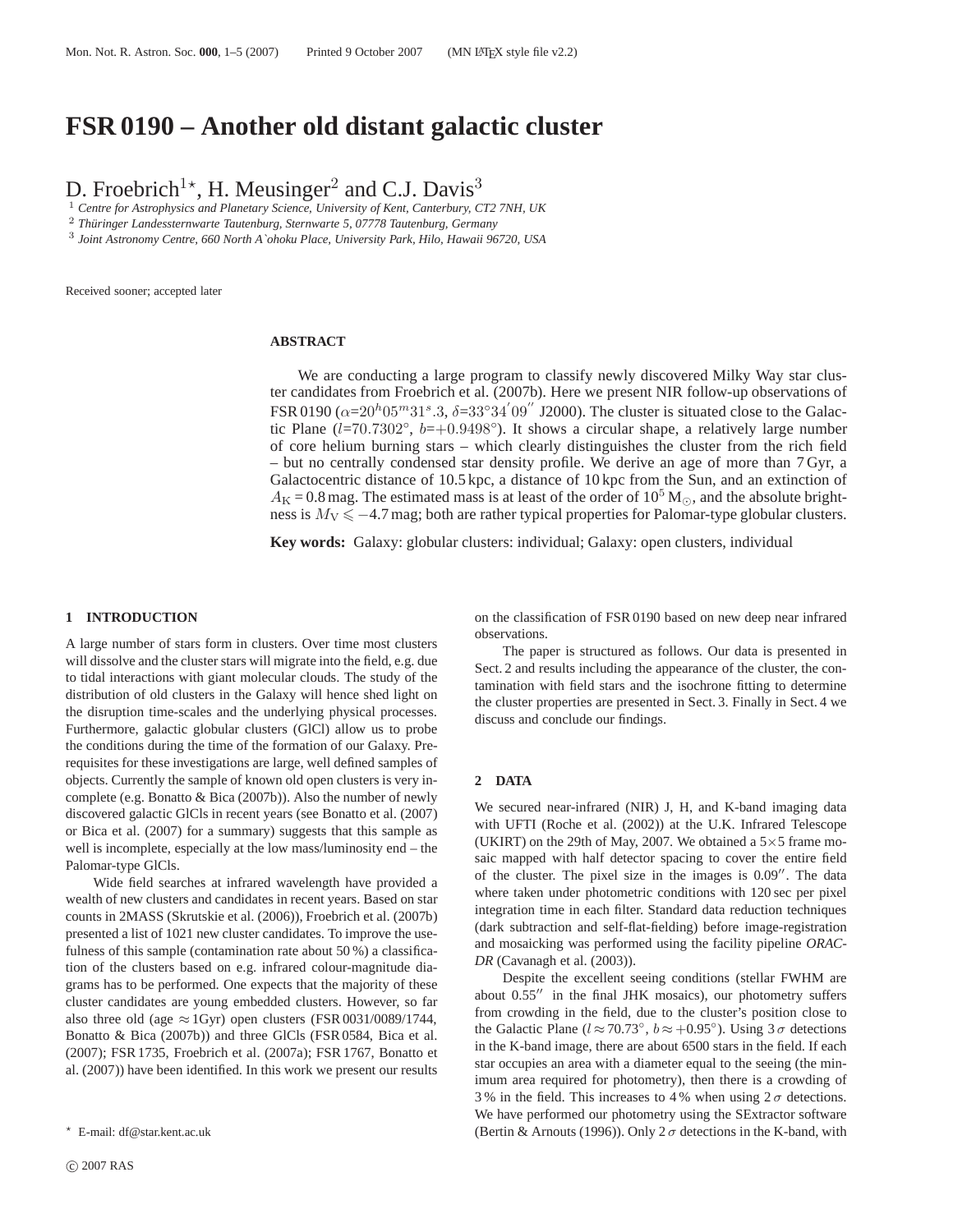

**Figure 1.** Logarithmic K-band gray scale image of FSR 0190. The cluster is positioned off-center towards the south-east. The two circles indicate the cluster area and the control field. The image is  $4.35' \times 4.35'$  in size.

quality flags better than 3 and photometric errors below 0.2 mag in all three filters are used in our subsequent analysis.

We have used the 2MASS point sources in the field to flux calibrate our JHK images. The rms scatter in the calibration is 0.14, 0.13, 0.10 mag in JHK respectively caused mainly by magnitude migration towards brighter magnitudes due to the strong image crowding in this field. Since the 2MASS data are based on much lower resolution, the scatter is expected to be dominated by the uncertainties in the 2MASS magnitudes of the calibration stars.

#### **3 RESULTS**

#### **3.1 Cluster Appearance**

We show the K-band mosaic of the field around the cluster in Fig. 1. The cluster itself is positioned south-east of the centre. An increase in the stellar density can be seen. Due to the close proximity of the Galactic Plane the star density contrast between cluster and field is rather low. The cluster can more clearly be identified in the map showing the distance to the 85th nearest neighbour of each star (left panel in Fig. 2). In this panel one can easily identify a star density enhancement south-east of the image centre. The average star density in the cluster area is a bit less than twice as high as in the field/control area (upper right corner). Hence the star cluster itself possesses a smaller star density as the field integrated along the line of sight. The cluster shows no centrally condensed appearance, but rather a more or less uniformly increased star density across an extended region. A fit of the radial star density by a King-profile results in  $r_{\text{core}} = 65 \pm 8''$  and  $r_{\text{tid}} = 195 \pm 40''$ .

We have created a further nearest neighbour map using only stars that have colours and magnitudes consistent with them being core helium burning objects associated with the cluster (selection see below). In this case the contrast between the cluster and the field becomes much more clear. There are about five times more such stars per unit area in the cluster region than in the control field. In the right panel of Fig. 2 we show the distance to the 10th nearest neighbour for all these stars. There is some sub-structure visible in the map, indicating two regions (south and north of the cluster centre) where the density of these objects is enhanced. It is not clear if this effect is real, or just resembles a selection effect caused by our criteria for stars with acceptable photometry. The same applies to the structure seen in the nearest neighbour plot for all stars in the area.

#### **3.2 Field star decontamination**

As discussed in Section 3.1, the population of field stars contributes significantly to the stellar density. Hence the analysis of the cluster properties is strongly hampered. This can be seen in the J-K vs. K colour-magnitude diagrams in Fig. 3. There we compare all stars detected in the area of the cluster (1st panel) and the control field (2nd panel). The different number of stars can be explained by the different areas covered by the cluster (4.52 square arcminutes) and the control field (2.38 square arcminutes). However, there are clearly differences in the two diagrams, most notably the group of stars in the cluster area at about  $J-K = 1.75$  mag and  $K = 14.4$  mag.

We have used the colour and magnitude information of the stars in the control field to statistically remove foreground and background stars from the cluster area. In particular we adopted the decontamination algorithm described in Bonatto & Bica (2007a). We used cell dimensions of  $\Delta J = 0.5$  mag,  $\Delta (J-H) = 0.2$  mag and  $\Delta$ (J-K) = 0.2 mag to compute the expected number of field stars. This number of field stars is then randomly removed from the objects in the cluster area. In panel 3 of Fig. 3 we show one such realisation of the decontamination of the cluster area, while the 4th panel shows the decontaminated H-K vs. J-H colour-colour diagram. Over plotted are the loci of main sequence and giant stars from a fit of a 10 Gyr and  $Z = 0.004$  isochrone (see below), with and without reddening.

In the decontaminated cluster area we find the group of stars remaining at around  $J-K = 1.75$  mag and  $K = 14.4$  mag. These are interpreted as the core helium burning stars in the cluster. There are a number of brighter objects with similar colours, most probably RGB/AGB stars. All these objects form a well defined group in the colour-colour diagram. Furthermore, there are stars remaining in the J-K vs. K diagram with colours of  $J-K > 1.5$  mag and  $K > 16$  mag. This feature is identified with cluster main sequence stars close to the main sequence turnoff. These stars occupy a region in the H-K vs. J-H diagram that is consistent with this proposal. The larger scatter can be explained by their lower magnitudes. In the J-K vs. K diagram these stars are apparently split in two groups, one of which (about 40 stars) seems to be off-set towards bluer colours and brighter magnitudes (3rd panel of Fig. 3). We interpret this group as blue straggler stars (BSS) in the cluster and the second, much larger, group as the cluster main sequence turn-off. Note that some objects in the region of the suspected BSS might be unresolved binaries, which have not been removed by the decontamination procedure. The BSS interpretation is further supported by the following points: i) If the small group is used as main sequence turn-off we cannot find an isochrone (see Sect. 3.3 and Fig. 4) that fits all the cluster stars, i.e. the majority of objects around  $K = 17$  mag lack an explanation. ii) The stars in the small group correspond to earlier spectral types when plotted in the H-K vs. J-H diagram. iii) The number of BSS and their homogeneous spatial distribution in the cluster are in agreement with the results of Davies et al. (2004).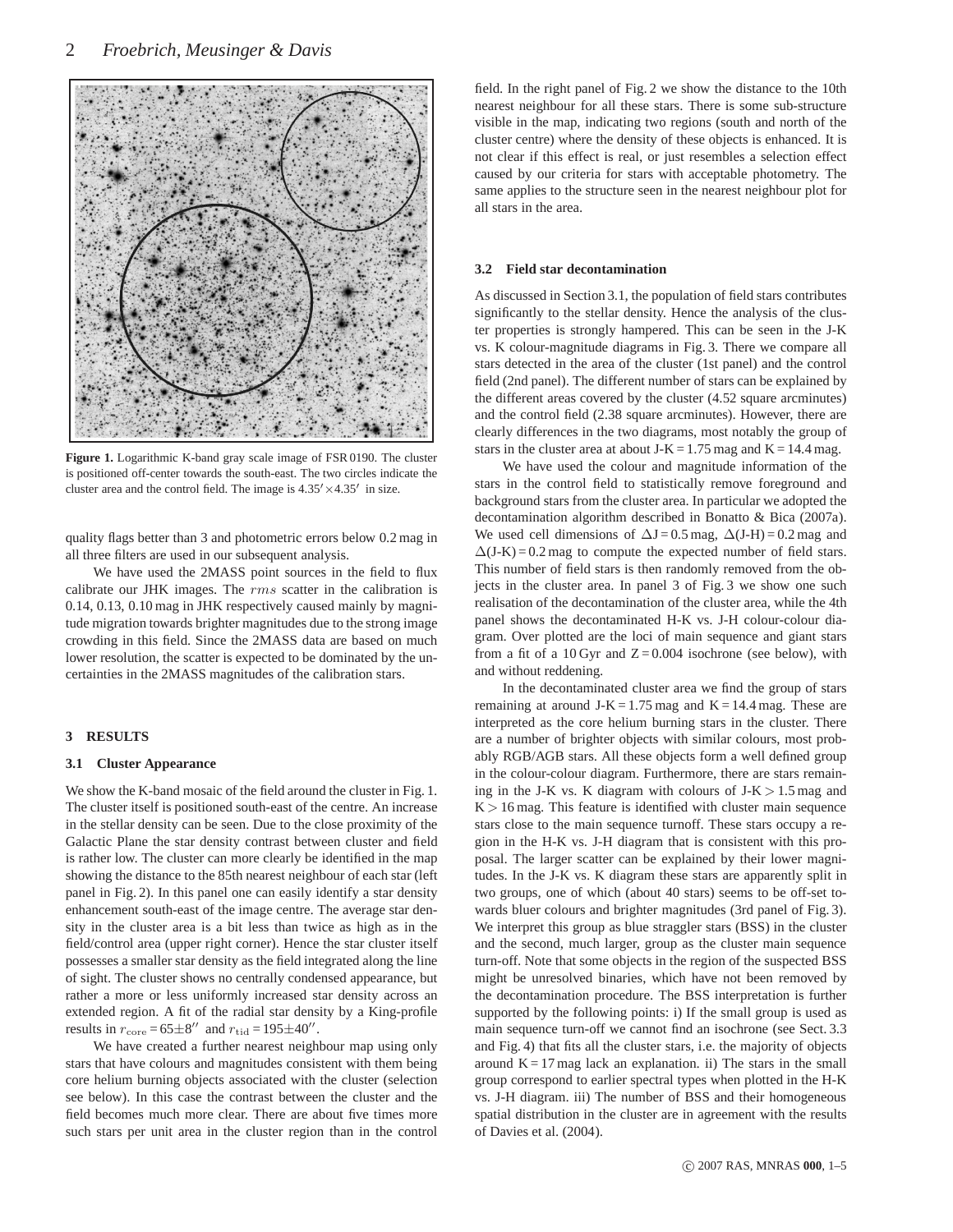

**Figure 2. Left:** Nearest neighbour plot for all detected stars in the field. The gray-scale values indicate the distance to the 85th closest neighbour star. Contours range from 23<sup>''</sup> to 17<sup>''</sup> in steps of 1''. **Right:** As in the left panel but only using core helium burning stars (selection see text) and the distance to the 10th closest neighbour. Contours range from  $70''$  to  $30''$  in steps of  $5''$ . The images are  $4.35' \times 4.35'$  in size.



**Figure 3. 1st panel:** J-K vs. K colour-magnitude diagram of the cluster area (radius 72′′). The solid line indicates the completeness limit of our data. **2nd** panel: As in the 1st panel but for the control area with a radius of 52". 3rd panel: One realisation of the decontaminated J-K vs. K colour-magnitude diagram of the cluster area (radius 72′′). Crosses indicate RGB/AGB, + signs main sequence and asterisks suspected blue straggler stars in the cluster. **4th panel:** The same stars as in the 3rd panel in a H-K vs. J-H colour-colour diagram. The straight solid lines indicate the reddening path for main sequence and giant stars, whose loci from a fit of a 10 Gyr and  $Z = 0.004$  isochrone (with and without reddening) are over plotted. Only stars with photometric errors of less than 0.1 mag in all three filters are shown for clarity.

#### **3.3 Isochrone Fitting**

In order to constrain the basic cluster properties (age, metallicity, distance, reddening) we fit isochrones to the decontaminated J-K vs. K colour magnitude diagram. We used isochrones based on Girardi et al.  $(2002)$  computed for the 2MASS filters<sup>1</sup>. For each case we matched the core helium burning stars in the isochrone and the observations by varying the reddening E(J-K) and the distance of the cluster. In Fig. 4 we show sets of isochrones with different ages for each panel (2, 4, 7, 10 Gyr). In each panel six isochrones are over plotted, using different metallicities  $(Z = 0.0001, 0.0004,$ 0.001, 0.004, 0.008, 0.019). The panels also contain the observed distribution of cluster stars indicated by light-gray crosses and error bars, as well as our completeness limit (determined as the maximum of the K-band luminosity function). Note that we do not consider the suspected BSS stars when comparing the isochrones with the cluster stars (see below for some more detailed remarks).

From Fig. 4 it becomes apparent that isochrones with ages of 2 to 4 Gyr do not fit the observed upper end of the main sequence. The same applies also for all other lower ages. For ages above 7 Gyr, most isochrones fit the main sequence stars well, with maybe the exception of the lowest metallicities ( $Z = 0.0001$ ). In turn, the highest metallicity isochrones have difficulties explaining the distribution of RGB/AGB stars brighter then the core helium burning objects. The slope of the  $Z > 0.008$  isochrones in the colour-magnitude diagram is too shallow compared to the observations. We additionally can use the H-band information, i.e. match

<sup>1</sup> http://stev.oapd.inaf.it/ lgirardi/cgi-bin/cmd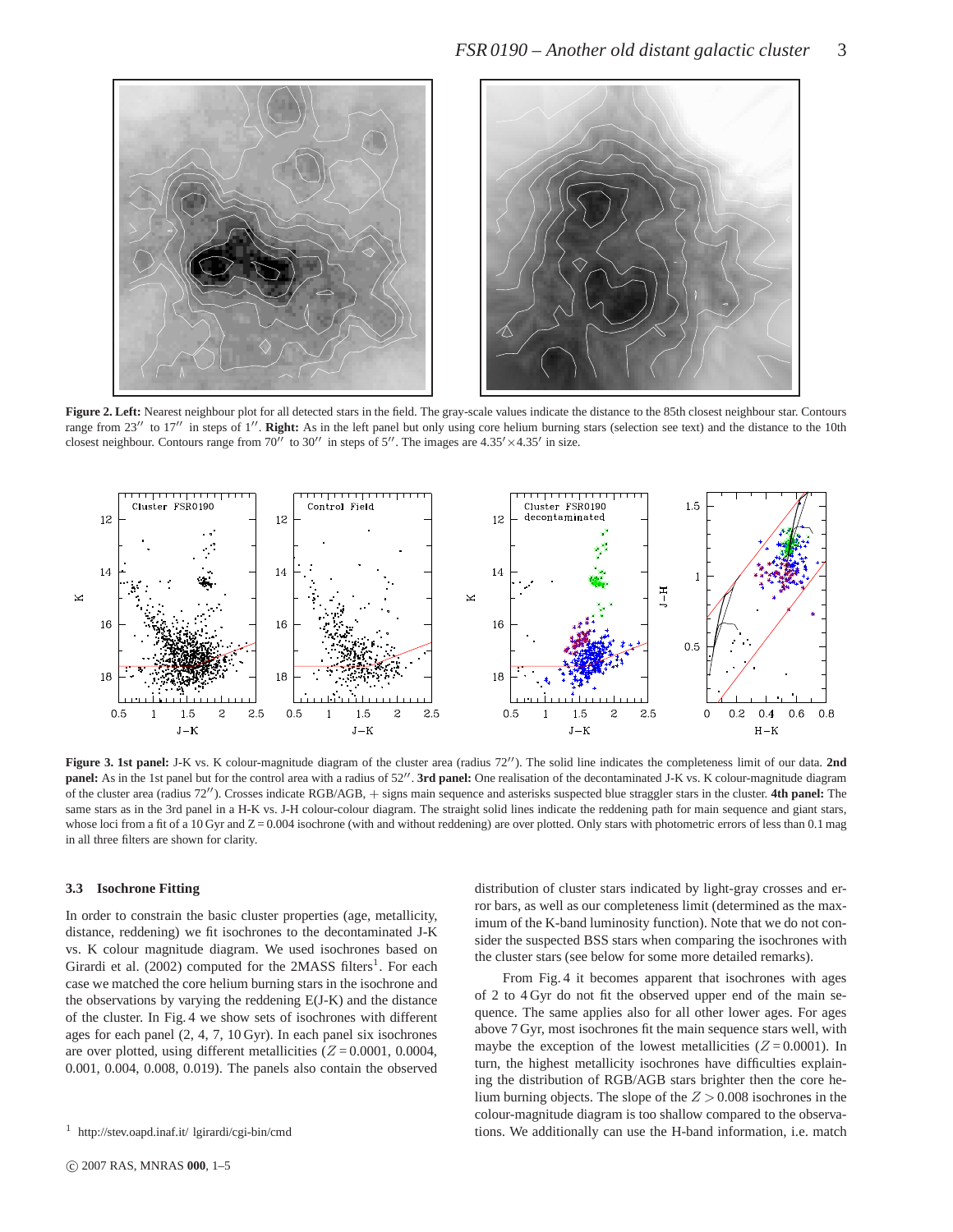

Figure 4. Decontaminated colour-magnitude diagrams for the cluster area. Over plotted are isochrones of different ages (indicated in each panel) and metallicities  $(Z = 0.0001$  solid-dark;  $Z = 0.0004$  dotted-dark;  $Z = 0.001$  dashed-dark;  $Z = 0.004$  solid-gray;  $Z = 0.008$  dotted-gray;  $Z = 0.019$  dashed-gray). The light gray crosses and error bars indicate the observed distribution of cluster stars (not considering the suspected blue stragglers - small dots) and its scatter. The solid line at the bottom indicates the completeness limit of the observations.

the isochrones with the position of the core helium burning objects in the H-K vs. J-H diagram (see right panel in Fig. 3). This requires a reddening of about  $A<sub>K</sub>=0.8$  mag, and thus puts a tighter constraint on the metallicity, since the fit of the isochrones in the J-K vs. K diagram has the extinction as a free parameter. The metallicity range obtained from this process is  $[M/H] = -0.9 \pm 0.4$  dex.

We have not used the suspected BSS stars in the comparison of the isochrones and the observations. If this group is considered as the main sequence turn-off, then the majority of stars below  $K = 16$  mag in the cluster can not be explained (see e.g. left panel of Fig. 4). In case all the stars below  $K = 16$  mag are main sequence turn-off stars the cluster will have an age lower than 7 Gyr, but still in excess of 2 Gyr.

Hence, we can constrain that the age of the cluster is larger than 7 Gyr, while the metallicity is most probably in the range of  $Z = 0.001$  to 0.006 ([M/H] = -0.9±0.4 dex). The average distance from the Sun required for the fit is  $r_{\odot} = 10.0$  kpc, with an uncertainty of 1.0 kpc, mostly caused by the poorly constrained metallicity. The average values correspond to an age of 10 Gyr and  $Z = 0.004$ . The cluster would have a smaller distance for lower metallicities.

The cluster distance converts to a distance of  $R_{\text{GC}} = 10.5 \text{ kpc}$ from the Galactic centre (assuming  $R_{\odot} = 7.2$  kpc, Bica et al. (2006)). The core radius of the cluster is then  $r_{\text{core}} = 3.2 \text{ pc}$ . In Fig. 5 we show the K-band luminosity function of the cluster area after decontamination, compared to the scaled control field. As already discussed with the nearest neighbour plots, the field star density is slightly higher than the average star density in the cluster. The number of stars in the core helium burning stage is about 50 (slightly depending on the decontamination). This can be used to estimate the total mass of the cluster. According to Salaris & Girardi (2002) this corresponds to  $10\pm3.10^4 M_{\odot}$  for a population of stars with the age and metallicity range of FSR 0190. We also can integrate the brightness of all detected cluster stars to  $M<sub>K</sub> = -6.6$  mag or  $M<sub>V</sub> = -4.7$  mag (using V-K = 1.9, Leitherer et al. (1999)). Note that the mass and absolute brightness estimates should be considered lower limits, since a number of potential cluster RGB/AGB stars has been excluded from our analysis due to insufficient quality in the photometry. Up to 40 % of the stars in the



**Figure 5.** K-band luminosity function (solid line) of the decontaminated cluster stars. As dashed line we show the K-band luminosity function of the control field, normalised to the same area. The vertical line indicates the K-band completeness limit.

cluster RGB region are affected, potentially almost doubling the mass estimate and increasing the integrated brightness by 0.5 mag.

#### **4 DISCUSSION AND CONCLUSIONS**

We have summarised the determined properties of the cluster FSR 0190 in Table 1. Despite the significant contamination with field stars we can classify FSR 0190 as an old cluster with an age of more than 7 Gyr. In Fig. 6 we compare the clusters position in the Galactic plane with the other known old (age  $> 1$  Gyr) Galactic clusters taken from the WEBDA<sup>2</sup> database. Also plotted in this diagram are the so far verified old clusters from the sample of Froebrich et al. (2007b) (crosses, FSR 0031/0089/1744, Bonatto & Bica (2007b)); triangle, FSR 1735, GlCl, Froebrich et al. (2007a); square, FSR 1767, GlCl, Bonatto et al. (2007); lozenge, FSR 0584,

<sup>2</sup> http://www.univie.ac.at/webda/